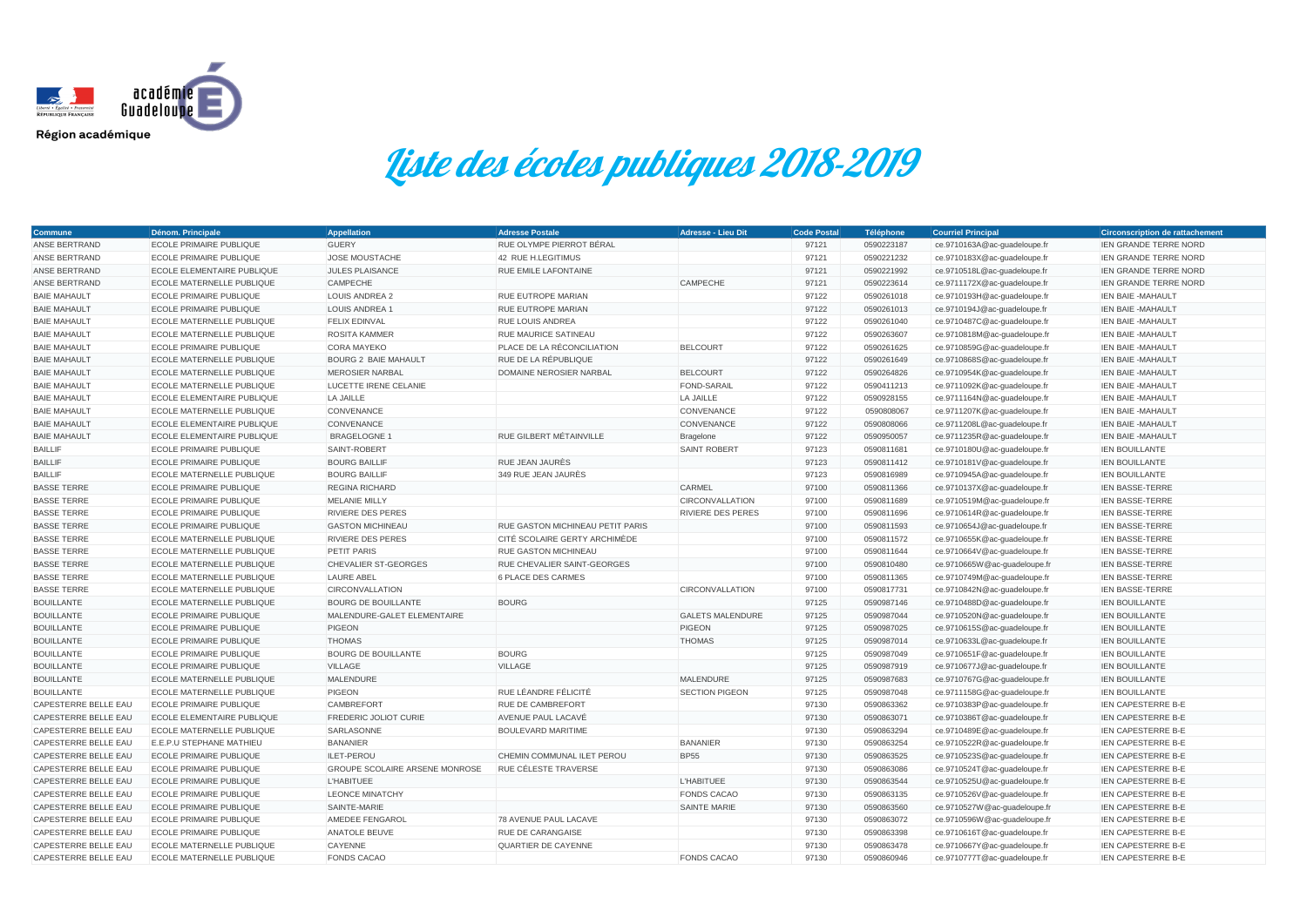| CAPESTERRE BELLE EAU | <b>ECOLE MATERNELLE PUBLIQUE</b>                   | <b>ILET PEROU</b>                     |                                 | <b>ILET PEROU</b>       | 97130 | 0590867857 | ce.9710845S@ac-quadeloupe.fr | <b>IEN CAPESTERRE B-E</b>     |
|----------------------|----------------------------------------------------|---------------------------------------|---------------------------------|-------------------------|-------|------------|------------------------------|-------------------------------|
| CAPESTERRE BELLE EAU | <b>ECOLE MATERNELLE PUBLIQUE</b>                   | SAINTE-MARIE                          |                                 | <b>SAINTE MARIE</b>     | 97130 | 0590867947 | ce.9710869T@ac-guadeloupe.fr | <b>IEN CAPESTERRE B-E</b>     |
| CAPESTERRE BELLE EAU | <b>ECOLE MATERNELLE PUBLIQUE</b>                   | <b>GROUPE SCOLAIRE ARSENE MONROSE</b> | RUE CÉLESTE                     |                         | 97130 | 0590864552 | ce.9711072N@ac-guadeloupe.fr | IEN CAPESTERRE B-E            |
| CAPESTERRE BELLE EAU | <b>ECOLE MATERNELLE PUBLIQUE</b>                   | SAINT-SAUVEUR                         |                                 | SAINT-SAUVEUR           | 97130 | 0590863236 | ce.9711095N@ac-guadeloupe.fr | <b>IEN CAPESTERRE B-E</b>     |
| CAPESTERRE BELLE EAU | <b>ECOLE PRIMAIRE PUBLIQUE</b>                     | <b>BELAIR</b>                         |                                 | <b>BELAIR</b>           | 97130 | 0590863397 | ce.9711097R@ac-guadeloupe.fr | IEN CAPESTERRE B-E            |
| CAPESTERRE BELLE EAU | <b>ECOLE ELEMENTAIRE PUBLIQUE</b>                  | ALEXIUS DE LACROIX                    | LIEU-DIT MOULIN À EAU           | <b>MOULIN A EAU</b>     | 97130 |            | ce.9711239V@ac-guadeloupe.fr | IEN CAPESTERRE B-E            |
|                      | CAPESTERRE DE MARIE GALA ECOLE PRIMAIRE PUBLIQUE   | <b>ANDRE PASBEAU</b>                  | RUE DU GÉNÉRAL LECLERC          |                         | 97140 | 0590973293 | ce.9710360P@ac-guadeloupe.fr | IEN SAINTE-ANNE/MARIE-GALANTE |
|                      | CAPESTERRE DE MARIE GALA ECOLE PRIMAIRE PUBLIQUE   | A.DIALLO-BOECASSE                     | <b>ÉTANG ETANG NOIR</b>         |                         | 97140 | 0590973727 | ce.9710529Y@ac-guadeloupe.fr | IEN SAINTE-ANNE/MARIE-GALANTE |
|                      | CAPESTERRE DE MARIE GALA ECOLE MATERNELLE PUBLIQUE | LES COCCINELLES                       | <b>RUE TACY</b>                 |                         | 97140 | 0590973350 | ce.9710733V@ac-guadeloupe.fr | IEN SAINTE-ANNE/MARIE-GALANTE |
| <b>DESHAIES</b>      | <b>ECOLE PRIMAIRE PUBLIQUE</b>                     | <b>BEAUJOUR AGENOR</b>                |                                 | CAFEIERE                | 97126 | 0590284499 | ce.9710158V@ac-guadeloupe.fr | <b>IEN BOUILLANTE</b>         |
| <b>DESHAIES</b>      | <b>ECOLE PRIMAIRE PUBLIQUE</b>                     | <b>AUDELON BETHSY</b>                 | <b>RUE DU CIMETIÈRE</b>         |                         | 97126 | 0590284321 | ce.9710530Z@ac-guadeloupe.fr | <b>IEN BOUILLANTE</b>         |
| <b>DESHAIES</b>      | <b>ECOLE PRIMAIRE PUBLIQUE</b>                     | FERRY                                 |                                 | <b>FERRY</b>            | 97126 | 0590284545 | ce.9710531A@ac-guadeloupe.fr | IEN BOUILLANTE                |
| <b>DESHAIES</b>      | <b>ECOLE PRIMAIRE PUBLIQUE</b>                     | <b>RIFLET</b>                         |                                 | <b>RIFLET</b>           | 97126 | 0590284345 | ce.9710618V@ac-guadeloupe.fr | <b>IEN BOUILLANTE</b>         |
| <b>GOURBEYRE</b>     | <b>ECOLE PRIMAIRE PUBLIQUE</b>                     | LUCE JOSEPH                           | CHEMIN DE PALMISTE              |                         | 97113 | 0590383628 | ce.9710101H@ac-guadeloupe.fr | <b>IEN BASSE-TERRE</b>        |
| <b>GOURBEYRE</b>     | ECOLE MATERNELLE PUBLIQUE                          | <b>RAYMONDE AUGUSTIN</b>              | RUE DES CARAMBOLIERS            | <b>GRANDE SAVANE</b>    | 97113 | 0590921065 | ce.9710599Z@ac-guadeloupe.fr | <b>IEN BASSE-TERRE</b>        |
| GOURBEYRE            | <b>ECOLE PRIMAIRE PUBLIQUE</b>                     | <b>EULOGE NOGLOTTE</b>                |                                 | <b>BLANCHET</b>         | 97113 | 0590811827 | ce.9710617U@ac-guadeloupe.fr | <b>IEN BASSE-TERRE</b>        |
| GOURBEYRE            | <b>ECOLE MATERNELLE PUBLIQUE</b>                   | <b>BLANCHET</b>                       |                                 | <b>BLANCHET</b>         | 97113 | 0590812711 | ce.9710846T@ac-guadeloupe.fr | <b>IEN BASSE-TERRE</b>        |
| <b>GOURBEYRE</b>     | ECOLE MATERNELLE PUBLIQUE                          | <b>CHAMPFLEURY</b>                    |                                 | <b>CHAMPFLEURY</b>      | 97113 | 0590922339 | ce.9710847U@ac-guadeloupe.fr | <b>IEN BASSE-TERRE</b>        |
| GOYAVE               | <b>ECOLE PRIMAIRE PUBLIQUE</b>                     | <b>CHRISTOPHE</b>                     | <b>ZAC DE L'AIGUILLE</b>        |                         | 97128 | 0590959042 | ce.9710369Z@ac-guadeloupe.fr | <b>IEN CAPESTERRE B-E</b>     |
| GOYAVE               | <b>ECOLE PRIMAIRE PUBLIQUE</b>                     | <b>FRANCOIS AUGUSTE</b>               | RUE DES ECOLES                  |                         | 97128 | 0590959043 | ce.9710370A@ac-guadeloupe.fr | IEN CAPESTERRE B-E            |
| GOYAVE               | <b>ECOLE MATERNELLE PUBLIQUE</b>                   | <b>BOURG GOYAVE</b>                   | <b>RUE EMILE ZORA</b>           |                         | 97128 | 0590959026 | ce.9710490F@ac-guadeloupe.fr | IEN CAPESTERRE B-E            |
| <b>GRAND BOURG</b>   | <b>ECOLE ELEMENTAIRE PUBLIQUE</b>                  | MARIE-ANTOINETTE CELLON               | RUE DES SABLIERS DE JOINVILLE   |                         | 97112 | 0590979081 | ce.9710224S@ac-guadeloupe.fr | IEN SAINTE-ANNE/MARIE-GALANTE |
| <b>GRAND BOURG</b>   | <b>ECOLE ELEMENTAIRE PUBLIQUE</b>                  | <b>MAXIME DONGAL</b>                  | <b>RUE VANNIERS</b>             | sise Vanniers           | 97112 | 0590979641 | ce.9710538H@ac-guadeloupe.fr | IEN SAINTE-ANNE/MARIE-GALANTE |
| <b>GRAND BOURG</b>   | ECOLE MATERNELLE PUBLIQUE                          | LES FOUFOUS                           | RUE GERTY ARCHIMÈDE             | <b>TIVOLI</b>           | 97112 | 0590979631 | ce.9710734W@ac-guadeloupe.fr | IEN SAINTE-ANNE/MARIE-GALANTE |
| <b>GRAND BOURG</b>   | <b>ECOLE MATERNELLE PUBLIQUE</b>                   | <b>VANNIER</b>                        |                                 | <b>SECTION VANNIERS</b> | 97112 | 0590979642 | ce.9710953J@ac-guadeloupe.fr | IEN SAINTE-ANNE/MARIE-GALANTE |
| LA DESIRADE          | <b>ECOLE MATERNELLE PUBLIQUE</b>                   | <b>BAIE-MAHAULT</b>                   |                                 | <b>BAIE MAHAULT</b>     | 97127 | 0590200464 | ce.9710148J@ac-guadeloupe.fr | <b>IEN SAINT-FRANCOIS</b>     |
| LA DESIRADE          | <b>ECOLE PRIMAIRE PUBLIQUE</b>                     | <b>BEAUSEJOUR</b>                     |                                 | <b>BEAUSEJOUR</b>       | 97127 | 0590200479 | ce.9710532B@ac-guadeloupe.fr | <b>IEN SAINT-FRANCOIS</b>     |
| LA DESIRADE          | ECOLE MATERNELLE PUBLIQUE                          | LOUIS ADRIEN THIONVILLE               | <b>BOURG 0</b>                  | $\Omega$                | 97127 | 0590200081 | ce.9710750N@ac-guadeloupe.fr | <b>IEN SAINT-FRANCOIS</b>     |
| LAMENTIN             | <b>ECOLE PRIMAIRE PUBLIQUE</b>                     | LA ROZIERE                            |                                 | <b>LA ROZIERE</b>       | 97129 | 0590256068 | ce.9710366W@ac-guadeloupe.fr | <b>IEN SAINTE-ROSE</b>        |
| <b>LAMENTIN</b>      | <b>ECOLE PRIMAIRE PUBLIQUE</b>                     | <b>CASTEL</b>                         | <b>CASTEL</b>                   |                         | 97129 | 0590256067 | ce.9710367X@ac-guadeloupe.fr | <b>IEN SAINTE-ROSE</b>        |
| <b>LAMENTIN</b>      | <b>ECOLE PRIMAIRE PUBLIQUE</b>                     | <b>BOURG 2 LAMENTIN</b>               | <b>QUARTIER DE BLACHON</b>      |                         | 97129 | 0590256065 | ce.9710379K@ac-guadeloupe.fr | <b>IEN SAINTE-ROSE</b>        |
| <b>LAMENTIN</b>      | <b>ECOLE PRIMAIRE PUBLIQUE</b>                     | <b>BOURG 1 LAMENTIN</b>               | <b>BOURG</b>                    |                         | 97129 | 0590256003 | ce.9710380L@ac-guadeloupe.fr | <b>IEN SAINTE-ROSE</b>        |
| <b>LAMENTIN</b>      | ECOLE MATERNELLE PUBLIQUE                          | PIERRE BLANCHE                        |                                 | <b>LA ROZIERE</b>       | 97129 | 0590256075 | ce.9710430R@ac-guadeloupe.fr | <b>IEN SAINTE-ROSE</b>        |
| <b>LAMENTIN</b>      | <b>ECOLE PRIMAIRE PUBLIQUE</b>                     | <b>VINCENT</b>                        |                                 | <b>VINCENT</b>          | 97129 | 0590256030 | ce.9710501T@ac-guadeloupe.fr | <b>IEN SAINTE-ROSE</b>        |
| <b>LAMENTIN</b>      | <b>ECOLE PRIMAIRE PUBLIQUE</b>                     | PIERRETTE                             | ROUTE DE PIERETTE               |                         | 97129 | 0590942336 | ce.9710540K@ac-guadeloupe.fr | <b>IEN SAINTE-ROSE</b>        |
| <b>LAMENTIN</b>      | ECOLE MATERNELLE PUBLIQUE                          | <b>JULIEN CHABIN</b>                  | RUE PAUL VALENTINO              |                         | 97129 | 0590256161 | ce.9710656L@ac-guadeloupe.fr | <b>IEN SAINTE-ROSE</b>        |
| <b>LAMENTIN</b>      | ECOLE MATERNELLE PUBLIQUE                          | PIERRETTE                             |                                 | <b>PIERRETTE</b>        | 97129 | 0590940355 | ce.9710794L@ac-guadeloupe.fr | <b>IEN SAINTE-ROSE</b>        |
| <b>LAMENTIN</b>      | ECOLE MATERNELLE PUBLIQUE                          | LE VERGER DE CASTEL                   | <b>CASTEL</b>                   |                         | 97129 | 0590257348 | ce.9710819N@ac-guadeloupe.fr | <b>IEN SAINTE-ROSE</b>        |
| LE GOSIER            | ECOLE PRIMAIRE PUBLIQUE                            | <b>SATURNIN JASOR</b>                 | 110 BOULEVARD GÉNÉRAL DE GAULLE |                         | 97190 | 0590841555 | ce.9710145F@ac-guadeloupe.fr | <b>IEN GOSIER</b>             |
| LE GOSIER            | <b>ECOLE PRIMAIRE PUBLIQUE</b>                     | <b>GERMAINE LANTIN</b>                | 66 BOULEVARD GÉNÉRAL DE GAULLE  |                         | 97190 | 0590841111 | ce.9710231Z@ac-guadeloupe.fr | <b>IEN GOSIER</b>             |
| LE GOSIER            | <b>ECOLE PRIMAIRE PUBLIQUE</b>                     | <b>MOINET KLEBERT</b>                 |                                 | <b>MARE GAILLARD</b>    | 97190 | 0590859104 | ce.9710534D@ac-guadeloupe.fr | <b>IEN GOSIER</b>             |
| LE GOSIER            | <b>ECOLE PRIMAIRE PUBLIQUE</b>                     | PLIANE                                |                                 | <b>PLIANE</b>           | 97190 | 0590859659 | ce.9710535E@ac-guadeloupe.fr | <b>IEN GOSIER</b>             |
| LE GOSIER            | <b>ECOLE PRIMAIRE PUBLIQUE</b>                     | <b>GEORGES MARCEL</b>                 | QUARTIER DE MANGOT              |                         | 97190 | 0590842324 | ce.9710597X@ac-guadeloupe.fr | <b>IEN GOSIER</b>             |
| LE GOSIER            | <b>ECOLE PRIMAIRE PUBLIQUE</b>                     | <b>ROLLON SUZANNE</b>                 |                                 | <b>POUCET</b>           | 97190 | 0590842291 | ce.9710598Y@ac-guadeloupe.fr | <b>IEN GOSIER</b>             |
| LE GOSIER            | <b>ECOLE PRIMAIRE PUBLIQUE</b>                     | <b>ARMAND LAZARD</b>                  | ROUTE DE GRANDE RAVINE          |                         | 97190 | 0590844767 | ce.9710604E@ac-guadeloupe.fr | <b>IEN GOSIER</b>             |
| LE GOSIER            | <b>ECOLE PRIMAIRE PUBLIQUE</b>                     | <b>HILDEVERT PATER</b>                | PORT BLANC                      |                         | 97190 | 0590842329 | ce.9710605F@ac-guadeloupe.fr | <b>IEN GOSIER</b>             |
| LE GOSIER            | <b>ECOLE PRIMAIRE PUBLIQUE</b>                     | <b>AUGUSTIN GILLOT</b>                |                                 | COCOYER                 | 97190 | 0590841539 | ce.9710680M@ac-guadeloupe.fr | <b>IEN GOSIER</b>             |
| LE GOSIER            | ECOLE PRIMAIRE PUBLIQUE                            | <b>TURENNE THENARD</b>                |                                 | <b>GRAND BOIS</b>       | 97190 | 0590841369 | ce.9710681N@ac-guadeloupe.fr | <b>IEN GOSIER</b>             |
| LE GOSIER            | ECOLE MATERNELLE PUBLIQUE                          | <b>ALEXIS EUGENE</b>                  | PLATEAU SAINT GERMAIN           |                         | 97190 | 0590841679 | ce.9710696E@ac-guadeloupe.fr | <b>IEN GOSIER</b>             |
| LE GOSIER            | ECOLE MATERNELLE PUBLIQUE                          | <b>ARMANTINE MARCEL</b>               |                                 | <b>MARE GAILLARD</b>    | 97190 | 0590859429 | ce.9710806Z@ac-guadeloupe.fr | <b>IEN GOSIER</b>             |
| LE GOSIER            | ECOLE MATERNELLE PUBLIQUE                          | <b>GRAND BOIS</b>                     |                                 | <b>GRAND BOIS</b>       | 97190 | 0590844404 | ce.9710871V@ac-guadeloupe.fr | <b>IEN GOSIER</b>             |
| LE GOSIER            | ECOLE MATERNELLE PUBLIQUE                          | <b>ARMAND LAZARD</b>                  |                                 | <b>GRANDE RAVINE</b>    | 97190 | 0590843647 | ce.9710880E@ac-guadeloupe.fr | <b>IEN GOSIER</b>             |
| LE GOSIER            | ECOLE MATERNELLE PUBLIQUE                          | MARYSE PIERRE JUSTIN BOREL            | 0 BOURG BOURG                   |                         | 97190 | 0590840269 | ce.9710946B@ac-guadeloupe.fr | <b>IEN GOSIER</b>             |
| LE MOULE             | <b>ECOLE PRIMAIRE PUBLIQUE</b>                     | AMEDEE ADELAIDE                       | 7 BOULEVARD GÉNÉRAL DE GAULLE   |                         | 97160 | 0590235074 | ce.9710244N@ac-guadeloupe.fr | <b>IEN SAINT-FRANCOIS</b>     |
| LE MOULE             | <b>ECOLE PRIMAIRE PUBLIQUE</b>                     | <b>ARISTIDE GIRARD</b>                |                                 | MORNE SERGENT           | 97160 | 0590235156 | ce.9710245P@ac-guadeloupe.fr | <b>IEN SAINT-FRANCOIS</b>     |
| LE MOULE             | ECOLE PRIMAIRE PUBLIQUE                            | COCOYER                               |                                 | <b>COCOYER</b>          | 97160 | 0590236219 | ce.9710507Z@ac-guadeloupe.fr | <b>IEN SAINT-FRANCOIS</b>     |
| LE MOULE             | <b>ECOLE PRIMAIRE PUBLIQUE</b>                     | <b>BOISVIN</b>                        |                                 | <b>BOISVIN</b>          | 97160 | 0590232885 | ce.9710546S@ac-guadeloupe.fr | <b>IEN SAINT-FRANCOIS</b>     |
| LE MOULE             | <b>ECOLE PRIMAIRE PUBLIQUE</b>                     | <b>GRANDS-FONDS</b>                   |                                 | SECTION GASCON          | 97160 | 0590240074 | ce.9710548U@ac-guadeloupe.fr | IEN SAINT-FRANCOIS            |
| LE MOULE             | ECOLE PRIMAIRE PUBLIQUE                            | ALBERT DEBIBAKAS                      |                                 | <b>ZEVALLOS</b>         | 97160 | 0590235100 | ce.9710549V@ac-guadeloupe.fr | <b>IEN SAINT-FRANCOIS</b>     |
| LE MOULE             | <b>ECOLE MATERNELLE PUBLIQUE</b>                   | SAINTE-MARGUERITE                     | RUE SCHOËLCHER                  |                         | 97160 | 0590235112 | ce.9710601B@ac-guadeloupe.fr | <b>IEN SAINT-FRANCOIS</b>     |
| LE MOULE             | <b>ECOLE PRIMAIRE PUBLIQUE</b>                     | LACROIX                               |                                 | <b>LACROIX</b>          | 97160 | 0590235600 | ce.9710603D@ac-guadeloupe.fr | <b>IEN SAINT-FRANCOIS</b>     |
| LE MOULE             | ECOLE MATERNELLE PUBLIQUE                          | MARIE-EVA DUPUITS                     | RUE AIMÉ CÉSAIRE                |                         | 97160 | 0590235481 | ce.9710697F@ac-guadeloupe.fr | <b>IEN SAINT-FRANCOIS</b>     |
| LE MOULE             | ECOLE MATERNELLE PUBLIQUE                          | LAURE LAURENT SOLIVEAU                |                                 | PETITE GUINEE           | 97160 | 0590234561 | ce.9710787D@ac-guadeloupe.fr | <b>IEN SAINT-FRANCOIS</b>     |
|                      |                                                    |                                       |                                 |                         |       |            |                              |                               |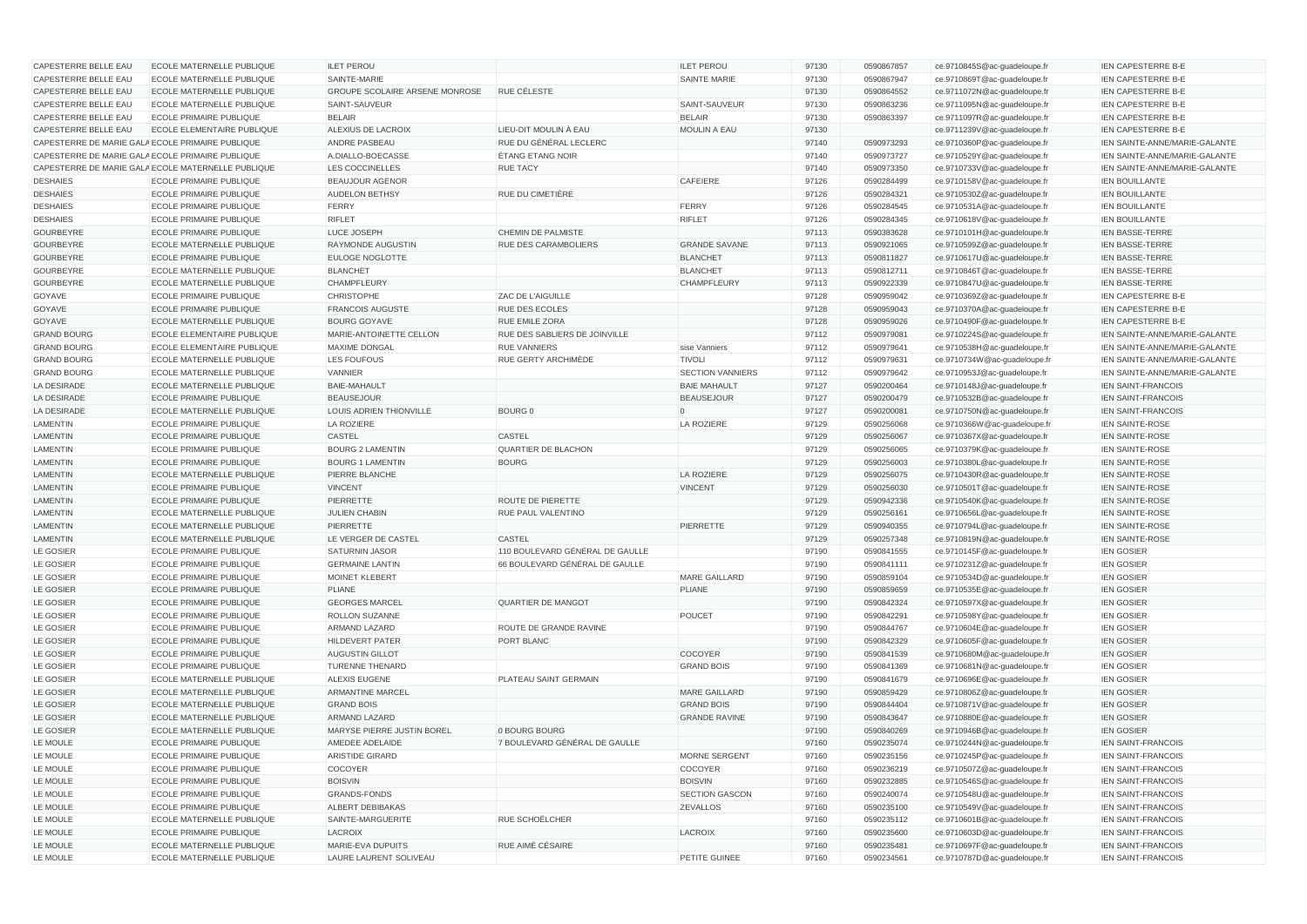| LE MOULE                       | ECOLE MATERNELLE PUBLIQUE                                          | CHATEAU GAILLARD                         | CHÂTEAU CHÂTEAU GAILLARD        |                     | 97160          | 0590240465               | ce.9710848V@ac-guadeloupe.fr                                 | <b>IEN SAINT-FRANCOIS</b>                                    |
|--------------------------------|--------------------------------------------------------------------|------------------------------------------|---------------------------------|---------------------|----------------|--------------------------|--------------------------------------------------------------|--------------------------------------------------------------|
| LE MOULE                       | ECOLE MATERNELLE PUBLIQUE                                          | A.DEBIBAKAS                              |                                 | <b>ZEVALLOS</b>     | 97160          | 0590236131               | ce.9710850X@ac-guadeloupe.fr                                 | <b>IEN SAINT-FRANCOIS</b>                                    |
| LE MOULE                       | ECOLE MATERNELLE PUBLIQUE                                          | <b>LAURA FLESSEL</b>                     |                                 | <b>MORNE MOREL</b>  | 97160          | 0590238018               | ce.9711036Z@ac-guadeloupe.fr                                 | <b>IEN SAINT-FRANCOIS</b>                                    |
| LE MOULE                       | <b>ECOLE ELEMENTAIRE PUBLIQUE</b>                                  | JEAN GALLERON                            | 0 RUE GUSTAVE GUÉNETTE          | Morel/Guénette      | 97160          |                          | ce.9711230K@ac-guadeloupe.fr                                 | <b>IEN SAINT-FRANCOIS</b>                                    |
| <b>LES ABYMES</b>              | <b>ECOLE ELEMENTAIRE PUBLIQUE</b>                                  | J-T FAUSTIN 2                            |                                 | <b>BOISRIPEAUX</b>  | 97139          | 0590205235               | ce.9710165C@ac-guadeloupe.fr                                 | <b>IEN GOSIER</b>                                            |
| <b>LES ABYMES</b>              | <b>ECOLE ELEMENTAIRE PUBLIQUE</b>                                  | JOSEPH IGNACE                            | <b>BOULEVARD DE BAIMBRIDGE</b>  |                     | 97139          | 0590836651               | ce.9710166D@ac-guadeloupe.fr                                 | <b>IEN ABYMES 1</b>                                          |
| LES ABYMES                     | <b>ECOLE PRIMAIRE PUBLIQUE</b>                                     | <b>GUY CORNELY 2</b>                     | 26 RUE DES ECOLES               |                     | 97139          | 0590820031               | ce.9710167E@ac-guadeloupe.fr                                 | <b>IEN ABYMES 1</b>                                          |
| <b>LES ABYMES</b>              | <b>ECOLE PRIMAIRE PUBLIQUE</b>                                     | <b>LOUIS DELGRES</b>                     | <b>BOULEVARD DE BAIMBRIDGE</b>  |                     | 97139          | 0590825960               | ce.9710168F@ac-guadeloupe.fr                                 | <b>IEN ABYMES 1</b>                                          |
| <b>LES ABYMES</b>              | <b>ECOLE PRIMAIRE PUBLIQUE</b>                                     | <b>GUY CORNELY 1</b>                     | 26 RUE DES ECOLES               |                     | 97139          | 0590821431               | ce.9710169G@ac-guadeloupe.fr                                 | <b>IEN ABYMES 1</b>                                          |
| <b>LES ABYMES</b>              | <b>ECOLE PRIMAIRE PUBLIQUE</b>                                     | CHAZEAU-DOUBS                            |                                 | CHAZEAU DOUBS       | 97139          | 0590205057               | ce.9710176P@ac-guadeloupe.fr                                 | <b>IEN GOSIER</b>                                            |
| <b>LES ABYMES</b>              | <b>ECOLE ELEMENTAIRE PUBLIQUE</b>                                  | J-T FAUSTIN 1                            |                                 | <b>BOISRIPEAUX</b>  | 97139          | 0590205232               | ce.9710258D@ac-guadeloupe.fr                                 | <b>IEN GOSIER</b>                                            |
| <b>LES ABYMES</b>              | <b>ECOLE PRIMAIRE PUBLIQUE</b>                                     | <b>BESSON</b>                            | ROUTE DE BESSON                 |                     | 97139          | 0590823449               | ce.9710295U@ac-guadeloupe.fr                                 | <b>IEN POINTE A PITRE</b>                                    |
| LES ABYMES                     | <b>ECOLE PRIMAIRE PUBLIQUE</b>                                     | <b>HILARION LEOGANE</b>                  |                                 | DOTHEMARE OUEST     | 97139          | 0590202363               | ce.9710296V@ac-guadeloupe.fr                                 | <b>IEN ABYMES 1</b>                                          |
| LES ABYMES                     | <b>ECOLE MATERNELLE PUBLIQUE</b>                                   | <b>DOTHEMARE</b>                         | <b>CITÉ DOTHEMARE</b>           |                     | 97139          | 0590208459               | ce.9710431S@ac-guadeloupe.fr                                 | <b>IEN ABYMES 1</b>                                          |
| LES ABYMES                     | <b>ECOLE PRIMAIRE PUBLIQUE</b>                                     | RAIZET <sub>3</sub>                      | ALLÉE BAGATELLE                 | <b>RAIZET</b>       | 97142          | 0590842718               | ce.9710436X@ac-guadeloupe.fr                                 | <b>IEN ABYMES 1</b>                                          |
| LES ABYMES                     | <b>ECOLE ELEMENTAIRE PUBLIQUE</b>                                  | DOTHEMARE 2                              | BOULEVARD ZAMI DOTHEMARE        |                     | 97139          | 0590208090               | ce.9710437Y@ac-guadeloupe.fr                                 | <b>IEN ABYMES 1</b>                                          |
| LES ABYMES                     | ECOLE MATERNELLE PUBLIQUE                                          | LA MULATRESSE SOLITUDE                   | <b>BOULEVARD DE BAIMBRIDGE</b>  |                     | 97139          | 0590835781               | ce.9710484Z@ac-guadeloupe.fr                                 | <b>IEN ABYMES 1</b>                                          |
| LES ABYMES                     | ECOLE MATERNELLE PUBLIQUE                                          | <b>BOISRIPEAUX</b>                       | LIEU-DIT DERRIERE LA POSTE      | <b>BOISRIPEAUX</b>  | 97139          | 0590205234               | ce.9710485A@ac-guadeloupe.fr                                 | <b>IEN GOSIER</b>                                            |
| LES ABYMES                     | ECOLE ELEMENTAIRE PUBLIQUE                                         | CAMPBELL CHRISTY (ADMIRAL T)             |                                 | <b>BOISSARD</b>     | 97139          | 0590823049               | ce.9710513F@ac-guadeloupe.fr                                 | <b>IEN POINTE A PITRE</b>                                    |
| LES ABYMES                     | <b>ECOLE PRIMAIRE PUBLIQUE</b>                                     | <b>MAURICE SAINT-PIERRE</b>              |                                 | <b>BOISVIN</b>      | 97139          | 0590204412               | ce.9710514G@ac-guadeloupe.fr                                 | <b>IEN ABYMES 1</b>                                          |
| LES ABYMES                     | <b>ECOLE PRIMAIRE PUBLIQUE</b>                                     | <b>BORICAUD</b>                          |                                 | <b>BORICAUD</b>     | 97139          | 0590248897               | ce.9710515H@ac-guadeloupe.fr                                 | <b>IEN GOSIER</b>                                            |
| LES ABYMES                     | <b>ECOLE PRIMAIRE PUBLIQUE</b>                                     | CARAQUE                                  |                                 | CARAQUE             | 97139          | 0590204944               | ce.9710516J@ac-guadeloupe.fr                                 | <b>IEN ABYMES 1</b>                                          |
| LES ABYMES                     | <b>ECOLE PRIMAIRE PUBLIQUE</b>                                     | DOTHEMARE 1                              | BOULEVARD ZAMI DOTHEMARE        |                     | 97139          | 0590208441               | ce.9710591R@ac-guadeloupe.fr                                 | <b>IEN ABYMES 1</b>                                          |
| <b>LES ABYMES</b>              | ECOLE MATERNELLE PUBLIQUE                                          | <b>O.STANISLAS RAIZET 1</b>              | RUE GABRIEL BACH                |                     | 97139          | 0590831098               | ce.9710624B@ac-guadeloupe.fr                                 | <b>IEN ABYMES 1</b>                                          |
| <b>LES ABYMES</b>              | <b>ECOLE PRIMAIRE PUBLIQUE</b>                                     | JEAN-NOEL OLIME                          |                                 | COMA                | 97139          | 0590204732               | ce.9710629G@ac-guadeloupe.fr                                 | <b>IEN ABYMES 1</b>                                          |
| <b>LES ABYMES</b>              | <b>ECOLE PRIMAIRE PUBLIQUE</b>                                     | PETIT-PEROU                              | 8 RUE DES BÉGONIAS              |                     | 97139          | 0590836360               | ce.9710630H@ac-guadeloupe.fr                                 | <b>IEN ABYMES 1</b>                                          |
| <b>LES ABYMES</b>              | <b>ECOLE PRIMAIRE PUBLIQUE</b>                                     | <b>GRAND CAMP 1</b>                      |                                 | <b>GRAND CAMP</b>   | 97142          | 0590834154               | ce.9710648C@ac-guadeloupe.fr                                 | <b>IEN ABYMES 1</b>                                          |
| <b>LES ABYMES</b>              | ECOLE MATERNELLE PUBLIQUE                                          | CHAZEAU-DOUBS                            |                                 | <b>DOUBS</b>        | 97139          | 0590202587               | ce.9710663U@ac-guadeloupe.fr                                 | <b>IEN GOSIER</b>                                            |
| <b>LES ABYMES</b>              | <b>ECOLE PRIMAIRE PUBLIQUE</b>                                     | CARENAGE                                 | RUE DE L'UNIVERSITÉ             |                     | 97139          | 0590820338               | ce.9710678K@ac-guadeloupe.fr                                 | <b>IEN POINTE A PITRE</b>                                    |
| LES ABYMES                     | <b>ECOLE MATERNELLE PUBLIQUE</b>                                   | RAIZET 2                                 | 26 RUE DES ECOLES               | <b>RAIZET</b>       | 97139          | 0590831280               | ce.9710723J@ac-guadeloupe.fr                                 | <b>IEN ABYMES 1</b>                                          |
| LES ABYMES                     | ECOLE MATERNELLE PUBLIQUE                                          | <b>GRAND-CAMP1</b>                       | LIEU-DIT LES PLAINES            | <b>GRAND CAMP</b>   | 97142          | 0590683699               | ce.9710724K@ac-guadeloupe.fr                                 | <b>IEN ABYMES 1</b>                                          |
| LES ABYMES                     | ECOLE MATERNELLE PUBLIQUE                                          | <b>GRAND CAMP 2</b>                      | PLAINE GRAND CAMP               |                     | 97142          | 0590823870               | ce.9710783Z@ac-guadeloupe.fr                                 | <b>IEN ABYMES 1</b>                                          |
| LES ABYMES                     | <b>ECOLE MATERNELLE PUBLIQUE</b>                                   | <b>MARYSE ONESIPPE</b>                   | RUE GÉNÉRAL DELACROIX           |                     | 97139          | 0590207924               | ce.9710816K@ac-guadeloupe.fr                                 | <b>IEN GOSIER</b>                                            |
| LES ABYMES                     | ECOLE MATERNELLE PUBLIQUE                                          | <b>SYLVETTE DACOURT</b>                  | <b>CHEMIN RURAL</b>             |                     | 97139          | 0590916778               | ce.9710835F@ac-guadeloupe.fr                                 | <b>IEN POINTE A PITRE</b>                                    |
| LES ABYMES                     | <b>ECOLE MATERNELLE PUBLIQUE</b>                                   | <b>MAURICE SAINT-PIERRE</b>              | ROUTE DE BOISVIN                |                     | 97139          | 0590209852               | ce.9710836G@ac-guadeloupe.fr                                 | <b>IEN ABYMES 1</b>                                          |
| LES ABYMES                     | ECOLE MATERNELLE PUBLIQUE                                          | CARAQUE                                  |                                 | CARAQUE             | 97139          | 0590209869               | ce.9710837H@ac-guadeloupe.fr                                 | <b>IEN ABYMES 1</b>                                          |
| LES ABYMES                     | ECOLE MATERNELLE PUBLIQUE                                          | <b>HILARION LEOGANE</b>                  |                                 | DOTHEMARE-OUEST     | 97139          | 0590209854               | ce.9710838J@ac-guadeloupe.fr                                 | <b>IEN ABYMES 1</b>                                          |
| <b>LES ABYMES</b>              | ECOLE MATERNELLE PUBLIQUE                                          | CARENAGE                                 | <b>COUR LOLLIA</b>              |                     | 97139          | 0590837101               | ce.9710839K@ac-guadeloupe.fr                                 | <b>IEN POINTE A PITRE</b>                                    |
| LES ABYMES                     | ECOLE PRIMAIRE PUBLIQUE                                            | <b>GRAND CAMP 2</b>                      |                                 | <b>GRAND CAMP</b>   | 97142          | 0590832507               | ce.9710877B@ac-guadeloupe.fr                                 | <b>IEN ABYMES 1</b>                                          |
| LES ABYMES                     | ECOLE MATERNELLE PUBLIQUE                                          | JEAN ZEBUS                               | ROUTE DE VIEUX BOURG            | <b>MORNE FERRET</b> | 97142          | 0590932395               | ce.9711038B@ac-guadeloupe.fr                                 | <b>IEN ABYMES 1</b>                                          |
| MORNE A L EAU                  | <b>ECOLE PRIMAIRE PUBLIQUE</b>                                     | LUDGER MARIE                             |                                 | CHAZEAU             | 97111          | 0590247282               | ce.9710541L@ac-guadeloupe.fr                                 | IEN GRANDE TERRE NORD                                        |
| MORNE A L EAU                  | ECOLE PRIMAIRE PUBLIQUE                                            | MARIE-EMILE COCO                         |                                 | <b>PERRIN</b>       | 97111          | 0590204017               | ce.9710542M@ac-guadeloupe.fr                                 | <b>IEN GRANDE TERRE NORD</b>                                 |
| MORNE A L EAU                  | <b>ECOLE PRIMAIRE PUBLIQUE</b><br><b>ECOLE PRIMAIRE PUBLIQUE</b>   | <b>ACHILLE LABUTHIE</b>                  | RUE LÉON BLUM                   | <b>VIEUX BOURG</b>  | 97111          | 0590247128               | ce.9710543N@ac-guadeloupe.fr                                 | <b>IEN GRANDE TERRE NORD</b>                                 |
| MORNE A L EAU                  | <b>ECOLE PRIMAIRE PUBLIQUE</b>                                     | <b>ERNEST PALLAS</b>                     |                                 | <b>BOSREDON</b>     | 97111          | 0590247451               | ce.9710544P@ac-guadeloupe.fr                                 | <b>IEN GRANDE TERRE NORD</b>                                 |
| MORNE A L EAU                  |                                                                    | <b>FELIX DUPORT</b>                      |                                 |                     | 97111          | 0590247114               | ce.9710545R@ac-guadeloupe.fr                                 | IEN GRANDE TERRE NORD                                        |
| MORNE A L EAU<br>MORNE A L EAU | <b>ECOLE PRIMAIRE PUBLIQUE</b><br><b>ECOLE MATERNELLE PUBLIQUE</b> | <b>HYPPOLITE COCLES</b><br>POINTE A RETZ | RUE LÉON BLUM                   | LASSERRE            | 97111<br>97111 | 0590247135<br>0590244750 | ce.9710595V@ac-guadeloupe.fr<br>ce.9710881F@ac-guadeloupe.fr | <b>IEN GRANDE TERRE NORD</b><br><b>IEN GRANDE TERRE NORD</b> |
| MORNE A L EAU                  | ECOLE MATERNELLE PUBLIQUE                                          | <b>EDOUARD NELSON</b>                    |                                 | <b>BOSREDON</b>     |                |                          | ce.9710920Y@ac-guadeloupe.fr                                 |                                                              |
| MORNE A L EAU                  | <b>ECOLE MATERNELLE PUBLIQUE</b>                                   | BERTAUD BAZILE VX-BOURG                  |                                 | VIEUX-BOURG         | 97111<br>97111 | 0590246985<br>0590244054 |                                                              | <b>IEN GRANDE TERRE NORD</b><br><b>IEN GRANDE TERRE NORD</b> |
| MORNE A L EAU                  | ECOLE ELEMENTAIRE PUBLIQUE                                         | PIERRE FOUCAN MORNE-A-L'EAU              | RUE BEBIAN                      |                     | 97111          | 0590247521               | ce.9711063D@ac-guadeloupe.fr<br>ce.9711156E@ac-guadeloupe.fr | <b>IEN GRANDE TERRE NORD</b>                                 |
| MORNE A L EAU                  | ECOLE MATERNELLE PUBLIQUE                                          | JEANNE BENIN MORNE A L'EAU               | RUE BEBIAN                      |                     | 97111          | 0590281132               | ce.9711157F@ac-guadeloupe.fr                                 | <b>IEN GRANDE TERRE NORD</b>                                 |
| PETIT BOURG                    | <b>ECOLE PRIMAIRE PUBLIQUE</b>                                     | <b>FRIBERT FESSIN MIXTE 2</b>            | ROUTE DE BLONDE                 |                     | 97170          | 0590954271               | ce.9710114X@ac-guadeloupe.fr                                 | <b>IEN CAPESTERRE B-E</b>                                    |
| PETIT BOURG                    | ECOLE PRIMAIRE PUBLIQUE                                            | M-THERESE LAMOTHE                        |                                 | CARRERE             | 97170          | 0590954126               | ce.9710256B@ac-guadeloupe.fr                                 | <b>IEN CAPESTERRE B-E</b>                                    |
| PETIT BOURG                    | <b>ECOLE PRIMAIRE PUBLIQUE</b>                                     | <b>MAURICE CHOVINO</b>                   | RUE VOLCY BASTARD               |                     | 97170          | 0590954268               | ce.9710257C@ac-guadeloupe.fr                                 | <b>IEN CAPESTERRE B-E</b>                                    |
| PETIT BOURG                    | <b>ECOLE PRIMAIRE PUBLIQUE</b>                                     | <b>ROBERT FRETI</b>                      |                                 | <b>DAUBIN</b>       | 97170          | 0590950142               | ce.9710508A@ac-guadeloupe.fr                                 | <b>IEN BAIE -MAHAULT</b>                                     |
| PETIT BOURG                    | <b>ECOLE PRIMAIRE PUBLIQUE</b>                                     | LA LEZARDE                               |                                 | HAUTEURS LA LEZARDE | 97170          | 0590942154               | ce.9710550W@ac-guadeloupe.fr                                 | IEN BAIE - MAHAULT                                           |
| PETIT BOURG                    | <b>ECOLE PRIMAIRE PUBLIQUE</b>                                     | <b>MONTEBELLO</b>                        |                                 | <b>MONTEBELLO</b>   | 97170          | 0590954127               | ce.9710551X@ac-guadeloupe.fr                                 | <b>IEN CAPESTERRE B-E</b>                                    |
| PETIT BOURG                    | <b>ECOLE PRIMAIRE PUBLIQUE</b>                                     | <b>HYACINTHE GERIAC</b>                  | ALLÉE DES IGUANES-POINTE BACHUS |                     | 97170          | 0590954266               | ce.9710592S@ac-guadeloupe.fr                                 | <b>IEN CAPESTERRE B-E</b>                                    |
| PETIT BOURG                    | ECOLE MATERNELLE PUBLIQUE                                          | MAYEKO-MASSINA                           | RUE DU STADE                    |                     | 97170          | 0590954298               | ce.9710627E@ac-guadeloupe.fr                                 | <b>IEN CAPESTERRE B-E</b>                                    |
| PETIT BOURG                    | <b>ECOLE PRIMAIRE PUBLIQUE</b>                                     | MARIE BILLIOTI DE GAGE                   | <b>BOURG FONTARABIE</b>         | PRISE D'EAU         | 97170          | 0590942155               | ce.9710638S@ac-guadeloupe.fr                                 | <b>IEN BAIE -MAHAULT</b>                                     |
| PETIT BOURG                    | ECOLE MATERNELLE PUBLIQUE                                          | <b>ALBERTINE MIGNARD</b>                 | CITÉ BELLEVUE                   |                     | 97170          | 0590954790               | ce.9710735X@ac-guadeloupe.fr                                 | <b>IEN CAPESTERRE B-E</b>                                    |
| PETIT BOURG                    | ECOLE MATERNELLE PUBLIQUE                                          | CARRERE                                  |                                 | CARRERE             | 97170          | 0590955497               | ce.9710766F@ac-guadeloupe.fr                                 | IEN CAPESTERRE B-E                                           |
| PETIT BOURG                    | <b>ECOLE MATERNELLE PUBLIQUE</b>                                   | POINTE-A-BACCHUS                         | POINTE À BACCHUS                |                     | 97170          | 0590946682               | ce.9711093L@ac-guadeloupe.fr                                 | <b>IEN CAPESTERRE B-E</b>                                    |
|                                |                                                                    |                                          |                                 |                     |                |                          |                                                              |                                                              |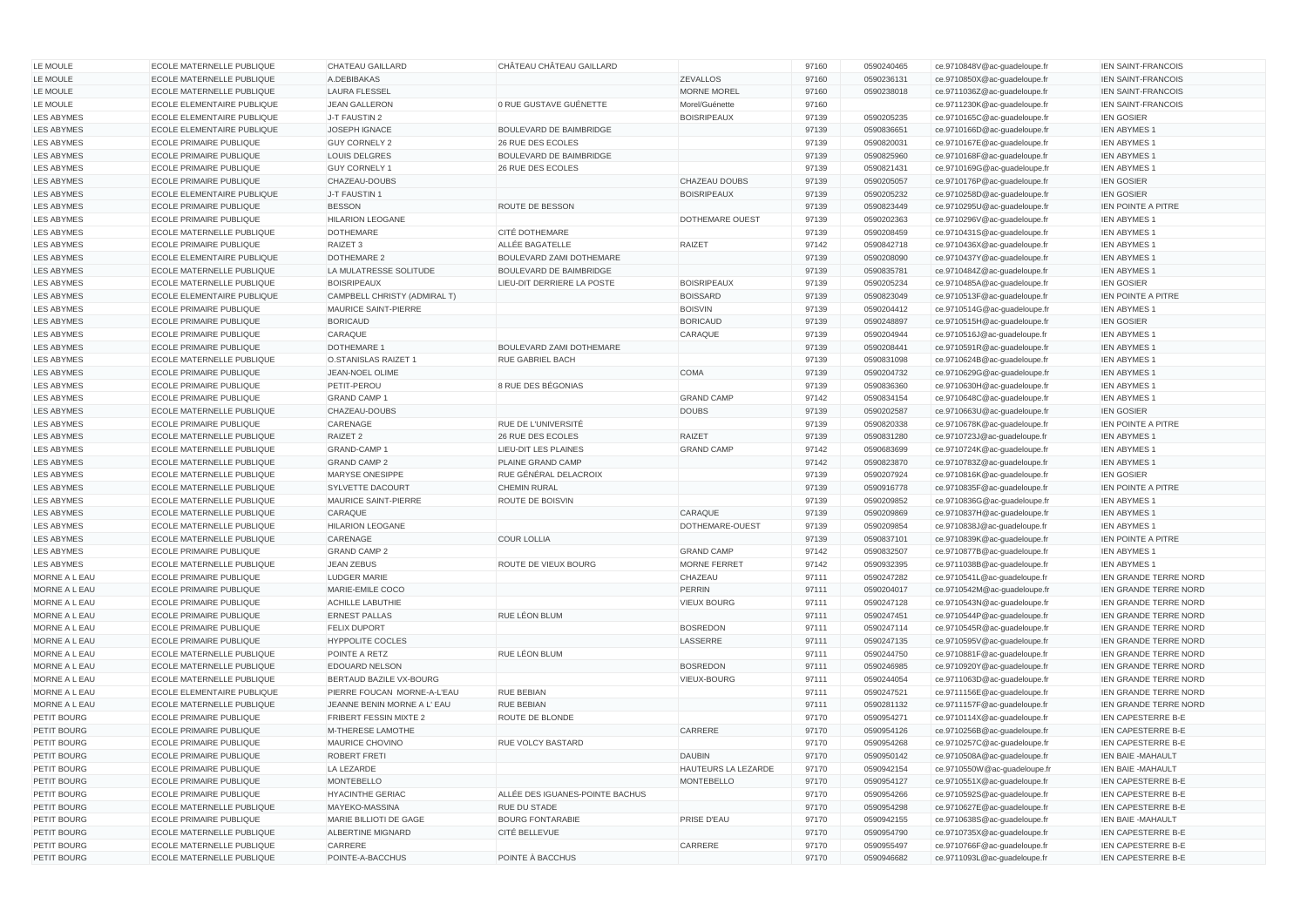| PETIT CANAL          | <b>ECOLE PRIMAIRE PUBLIQUE</b>    | ALDOLPHINE BOREL (ex BAZIN)        |                                         | <b>BAZIN</b>             | 97131 | 0590247202 | ce.9710552Y@ac-quadeloupe.fr | <b>IEN GRANDE TERRE NORD</b>  |
|----------------------|-----------------------------------|------------------------------------|-----------------------------------------|--------------------------|-------|------------|------------------------------|-------------------------------|
| PETIT CANAL          | <b>ECOLE PRIMAIRE PUBLIQUE</b>    | <b>FELICITE COLINE LES MANGLES</b> |                                         | <b>LES MANGLES</b>       | 97131 | 0590226233 | ce.9710553Z@ac-guadeloupe.fr | <b>IEN GRANDE TERRE NORD</b>  |
| PETIT CANAL          | <b>ECOLE PRIMAIRE PUBLIQUE</b>    | <b>STE-GENEVIEVE</b>               |                                         | GROS-CAP                 | 97131 | 0590225503 | ce.9710554A@ac-guadeloupe.fr | <b>IEN GRANDE TERRE NORD</b>  |
| PETIT CANAL          | <b>ECOLE ELEMENTAIRE PUBLIQUE</b> | <b>BOURG DE PETIT-CANAL</b>        | RUE PAUL LACAVÉ                         |                          | 97131 | 0590226239 | ce.9711268B@ac-guadeloupe.fr | <b>IEN GRANDE TERRE NORD</b>  |
| POINTE A PITRE       | <b>ECOLE PRIMAIRE PUBLIQUE</b>    | <b>LEON FEIX</b>                   | 1 RUE RENE WACHTER                      |                          | 97110 | 0590823881 | ce.9710126K@ac-guadeloupe.fr | <b>IEN POINTE A PITRE</b>     |
| POINTE A PITRE       | <b>ECOLE PRIMAIRE PUBLIQUE</b>    | <b>FERNANDE BONCHAMPS</b>          | RUE HINCELIN ASSAINISSEMENT             |                          | 97110 | 0590820580 | ce.9710129N@ac-guadeloupe.fr | <b>IEN POINTE A PITRE</b>     |
| POINTE A PITRE       | <b>ECOLE PRIMAIRE PUBLIQUE</b>    | RAPHAEL-CIPOLIN                    | <b>RUE NEUF</b>                         |                          | 97110 | 0590831188 | ce.9710189D@ac-guadeloupe.fr | <b>IEN POINTE A PITRE</b>     |
| POINTE A PITRE       | <b>ECOLE PRIMAIRE PUBLIQUE</b>    | <b>RAYMONDE BAMBUCK</b>            | RUE LÉONIE MELAS                        |                          | 97110 | 0590820558 | ce.9710289M@ac-guadeloupe.fr | <b>IEN POINTE A PITRE</b>     |
| POINTE A PITRE       | ECOLE MATERNELLE PUBLIQUE         | LAURICISQUE                        | <b>QUARTIER LAURICISQUE</b>             |                          | 97110 | 0590830696 | ce.9710425K@ac-guadeloupe.fr | <b>IEN POINTE A PITRE</b>     |
| POINTE A PITRE       | <b>ECOLE MATERNELLE PUBLIQUE</b>  | <b>BEBIAN</b>                      |                                         | RUES ALSACE LORRAINE ET  | 97110 | 0590821040 | ce.9710426L@ac-guadeloupe.fr | <b>IEN POINTE A PITRE</b>     |
| POINTE A PITRE       | <b>ECOLE PRIMAIRE PUBLIQUE</b>    | LAURICISQUE                        | BOULEVARD DE L'AMITIÉ                   |                          | 97110 | 0590820940 | ce.9710639T@ac-guadeloupe.fr | <b>IEN POINTE A PITRE</b>     |
| POINTE A PITRE       | <b>ECOLE MATERNELLE PUBLIQUE</b>  | <b>RAYMONDE BAMBUCK</b>            | CHEMIN DES PETITES ABYMES               |                          | 97110 | 0590820875 | ce.9710673E@ac-guadeloupe.fr | <b>IEN POINTE A PITRE</b>     |
| POINTE A PITRE       | ECOLE MATERNELLE PUBLIQUE         | <b>DUBOUCHAGE</b>                  | RUE DUBOUCHAGE                          |                          | 97110 | 0590821991 | ce.9710703M@ac-guadeloupe.fr | <b>IEN POINTE A PITRE</b>     |
| POINTE A PITRE       | <b>ECOLE MATERNELLE PUBLIQUE</b>  | <b>FERNANDE BONCHAMPS</b>          | RUE PAUL LACAVÉ                         |                          | 97110 | 0590829917 | ce.9710704N@ac-guadeloupe.fr | <b>IEN POINTE A PITRE</b>     |
| POINTE A PITRE       | <b>ECOLE ELEMENTAIRE PUBLIQUE</b> | RAPHAEL JOLIVIERE 1                | RUE HECTOR LOUIS DESSOUT                | <b>BERGEVIN</b>          | 97110 | 0590823378 | ce.9711237T@ac-guadeloupe.fr | <b>IEN POINTE A PITRE</b>     |
| POINTE A PITRE       | <b>ECOLE MATERNELLE PUBLIQUE</b>  | <b>RAPHAEL JOLIVIERE 2</b>         | RUE HECTOR LOUIS DESSOUT                | <b>BERGEVIN</b>          | 97110 | 0590820452 | ce.9711238U@ac-guadeloupe.fr | <b>IEN POINTE A PITRE</b>     |
| POINTE A PITRE       | ECOLE ELEMENTAIRE PUBLIQUE        | AMEDEE FENGAROL                    | <b>46 RUE SCHOELCHER</b>                | 46 rue Schoelcher        | 97110 | 0590820393 | ce.9711267A@ac-guadeloupe.fr | <b>IEN POINTE A PITRE</b>     |
| POINTE NOIRE         | <b>ECOLE PRIMAIRE PUBLIQUE</b>    | <b>TIMOLEON BERBAIN</b>            | <b>RUE BAUDOT</b>                       |                          | 97116 | 0590980136 | ce.9710285H@ac-guadeloupe.fr | <b>IEN BOUILLANTE</b>         |
| POINTE NOIRE         | <b>ECOLE PRIMAIRE PUBLIQUE</b>    | <b>GUYONNEAU</b>                   |                                         | <b>GUYONNEAU</b>         | 97116 | 0590981685 | ce.9710300Z@ac-guadeloupe.fr | <b>IEN BOUILLANTE</b>         |
| POINTE NOIRE         | <b>ECOLE MATERNELLE PUBLIQUE</b>  | <b>ROSALIE BELLEVUE</b>            | RUE DE L'ANSE GUYONNEAU                 |                          | 97116 | 0590257405 | ce.9710493J@ac-guadeloupe.fr | <b>IEN BOUILLANTE</b>         |
| POINTE NOIRE         | <b>ECOLE PRIMAIRE PUBLIQUE</b>    | MAURICE ANNEROSE                   | <b>CHEMIN DE VERSAILLES</b>             | <b>ACOMAT</b>            | 97116 | 0590980189 | ce.9710555B@ac-guadeloupe.fr | <b>IEN BOUILLANTE</b>         |
| POINTE NOIRE         | <b>ECOLE PRIMAIRE PUBLIQUE</b>    | <b>FAUSTIN BARDOCHAN</b>           |                                         | <b>LES PLAINES</b>       | 97116 | 0590980131 | ce.9710556C@ac-guadeloupe.fr | <b>IEN BOUILLANTE</b>         |
| POINTE NOIRE         | <b>ECOLE PRIMAIRE PUBLIQUE</b>    | <b>RENAUD DAVID</b>                |                                         | <b>MAHAULT</b>           | 97116 | 0590980187 | ce.9710557D@ac-guadeloupe.fr | <b>IEN BOUILLANTE</b>         |
| POINTE NOIRE         | <b>ECOLE PRIMAIRE PUBLIQUE</b>    | <b>BAILLE ARGENT</b>               |                                         | <b>BAILLE ARGENT</b>     | 97116 | 0590980188 | ce.9710558E@ac-guadeloupe.fr | <b>IEN BOUILLANTE</b>         |
| POINTE NOIRE         | <b>ECOLE MATERNELLE PUBLIQUE</b>  | <b>BAILLE-ARGENT</b>               |                                         | <b>BAILLE ARGENT</b>     | 97116 | 0590982010 | ce.9710852Z@ac-guadeloupe.fr | IEN BOUILLANTE                |
| <b>PORT LOUIS</b>    | <b>ECOLE PRIMAIRE PUBLIQUE</b>    | <b>ROBERT NARAYANAN</b>            | <b>RUE DES ECOLES</b>                   |                          | 97117 | 0590229065 | ce.9710277Z@ac-guadeloupe.fr | IEN GRANDE TERRE NORD         |
| PORT LOUIS           | ECOLE MATERNELLE PUBLIQUE         | <b>VIRGINIE NAUDILLON</b>          | <b>RUE DES ECOLES</b>                   | ZONE DU STADE            | 97117 | 0590229066 | ce.9710433U@ac-guadeloupe.fr | <b>IEN GRANDE TERRE NORD</b>  |
| <b>PORT LOUIS</b>    | <b>ECOLE PRIMAIRE PUBLIQUE</b>    | <b>BEAUPLAN PELLETAN</b>           |                                         | PELLETAN                 | 97117 | 0590223020 | ce.9710619W@ac-guadeloupe.fr | <b>IEN GRANDE TERRE NORD</b>  |
| PORT LOUIS           | ECOLE MATERNELLE PUBLIQUE         | <b>BOURG 2 PORT-LOUIS</b>          | <b>QUARTIER ZÉPHYR</b>                  |                          | 97117 | 0590229805 | ce.9710785B@ac-guadeloupe.fr | <b>IEN GRANDE TERRE NORD</b>  |
| <b>ST BARTHELEMY</b> | <b>ECOLE PRIMAIRE PUBLIQUE</b>    | <b>GUSTAVIA</b>                    |                                         | GUSTAVIA BP592           | 97133 | 0590276783 | ce.9710341U@ac-guadeloupe.fr | <b>IEN ILES DU NORD</b>       |
| <b>ST BARTHELEMY</b> | <b>ECOLE MATERNELLE PUBLIQUE</b>  | <b>GUSTAVIA</b>                    |                                         | <b>GUSTAVIA</b>          | 97133 | 0590276550 | ce.9710765E@ac-guadeloupe.fr | <b>IEN ILES DU NORD</b>       |
| <b>ST CLAUDE</b>     | <b>ECOLE PRIMAIRE PUBLIQUE</b>    | SYLVIANE BLANCARD-JOVIEN           |                                         | <b>MORNE HOUEL</b>       | 97120 | 0590801656 | ce.9710094A@ac-guadeloupe.fr | <b>IEN BASSE-TERRE</b>        |
| <b>ST CLAUDE</b>     | ECOLE PRIMAIRE PUBLIQUE           | LOUIS CHALCOL                      |                                         | <b>MATOUBA</b>           | 97120 | 0590801662 | ce.9710563K@ac-guadeloupe.fr | <b>IEN BASSE-TERRE</b>        |
| <b>ST CLAUDE</b>     | <b>ECOLE PRIMAIRE PUBLIQUE</b>    | <b>FELIX LABAN</b>                 |                                         | <b>BELFOND</b>           | 97120 | 0590800359 | ce.9710564L@ac-guadeloupe.fr | <b>IEN BASSE-TERRE</b>        |
| <b>ST CLAUDE</b>     | <b>ECOLE MATERNELLE PUBLIQUE</b>  | <b>ROSE NELSON</b>                 | <b>BOURG</b>                            |                          | 97120 | 0590800904 | ce.9710736Y@ac-guadeloupe.fr | <b>IEN BASSE-TERRE</b>        |
| <b>ST CLAUDE</b>     | ECOLE MATERNELLE PUBLIQUE         | <b>ARLETTE SALOMON</b>             |                                         | <b>Belfond</b>           | 97120 | 0590328087 | ce.9711215U@ac-guadeloupe.fr | <b>IEN BASSE-TERRE</b>        |
| <b>ST FRANCOIS</b>   | <b>ECOLE MATERNELLE PUBLIQUE</b>  | <b>BOURG SAINT-FRANCOIS</b>        | <b>RUE JULES FERRY</b>                  |                          | 97118 | 0590884039 | ce.9710153P@ac-guadeloupe.fr | IEN SAINT-FRANCOIS            |
| <b>ST FRANCOIS</b>   | <b>ECOLE PRIMAIRE PUBLIQUE</b>    | <b>DUBEDOU</b>                     |                                         | <b>DUBEDOU</b>           | 97118 | 0590884049 | ce.9710211C@ac-guadeloupe.fr | <b>IEN SAINT-FRANCOIS</b>     |
| <b>ST FRANCOIS</b>   | <b>ECOLE PRIMAIRE PUBLIQUE</b>    | JOSEPH JUDITH                      | RUE SAINTE-AUDE FERLY                   | SAINTE-AUDE FERLY        | 97118 | 0590884111 | ce.9710212D@ac-guadeloupe.fr | IEN SAINT-FRANCOIS            |
| <b>ST FRANCOIS</b>   | <b>ECOLE PRIMAIRE PUBLIQUE</b>    | <b>BRAGELOGNE</b>                  |                                         | <b>BRAGELOGNE</b>        | 97118 | 0590884005 | ce.9710213E@ac-guadeloupe.fr | <b>IEN SAINT-FRANCOIS</b>     |
| <b>ST FRANCOIS</b>   | <b>ECOLE PRIMAIRE PUBLIQUE</b>    | CHRISTOPHE PROTO                   | RUE LOUIS THELEME                       |                          | 97118 | 0590884009 | ce.9710215G@ac-guadeloupe.fr | IEN SAINT-FRANCOIS            |
| <b>ST FRANCOIS</b>   | <b>ECOLE PRIMAIRE PUBLIQUE</b>    | <b>BOIS DE VIPART</b>              | <b>BOIS DE VIPART</b>                   |                          | 97118 | 0590884067 | ce.9710218K@ac-guadeloupe.fr | <b>IEN SAINT-FRANCOIS</b>     |
| <b>ST FRANCOIS</b>   | <b>ECOLE PRIMAIRE PUBLIQUE</b>    | <b>KAWANN</b>                      | POINTE DES CHÂTEAUX                     |                          | 97118 | 0590884065 | ce.9710509B@ac-guadeloupe.fr | <b>IEN SAINT-FRANCOIS</b>     |
| <b>ST FRANCOIS</b>   | <b>ECOLE PRIMAIRE PUBLIQUE</b>    | POMBIRAY ELEMENTAIRE               |                                         | <b>POMBIRAY</b>          | 97118 | 0590884020 | ce.9710565M@ac-guadeloupe.fr | <b>IEN SAINT-FRANCOIS</b>     |
| <b>ST FRANCOIS</b>   | ECOLE MATERNELLE PUBLIQUE         | <b>BRAGELOGNE</b>                  |                                         | <b>BRAGELOGNE</b>        | 97118 | 0590886071 | ce.9710854B@ac-guadeloupe.fr | <b>IEN SAINT-FRANCOIS</b>     |
| <b>ST FRANCOIS</b>   | <b>ECOLE MATERNELLE PUBLIQUE</b>  | <b>POMBIRAY</b>                    |                                         | <b>POMBIRAY</b>          | 97118 | 0590229808 | ce.9711145T@ac-quadeloupe.fr | <b>IEN SAINT-FRANCOIS</b>     |
| <b>ST FRANCOIS</b>   | <b>ECOLE ELEMENTAIRE PUBLIQUE</b> | <b>HUBERTA FERLY</b>               |                                         | RESIDENCE LES CITRONNIEF | 97118 | 0590470875 | ce.9711159H@ac-guadeloupe.fr | <b>IEN SAINT-FRANCOIS</b>     |
| <b>ST LOUIS</b>      | <b>ECOLE PRIMAIRE PUBLIQUE</b>    | <b>LEOPOLD LUBINO</b>              | <b>QUARTIER DESMARAIS</b>               |                          | 97134 | 0590970688 | ce.9710221N@ac-guadeloupe.fr | IEN SAINTE-ANNE/MARIE-GALANTE |
| <b>ST LOUIS</b>      | ECOLE MATERNELLE PUBLIQUE         | <b>GUY DRAMORT</b>                 | <b>QUARTIER GRELIN</b>                  |                          | 97134 | 0590970273 | ce.9710737Z@ac-guadeloupe.fr | IEN SAINTE-ANNE/MARIE-GALANTE |
| <b>ST MARTIN</b>     | <b>ECOLE PRIMAIRE PUBLIQUE</b>    | MARIE-AMELIE LEYDET                | <b>RUE DES SURETTES</b>                 | SPRING CONCORDIA         | 97150 | 0590878405 | ce.9710210B@ac-guadeloupe.fr | <b>IEN ILES DU NORD</b>       |
| <b>ST MARTIN</b>     | <b>ECOLE PRIMAIRE PUBLIQUE</b>    | <b>ELIE GIBS</b>                   | RUE DES ECOLES                          | Grand-Case               | 97150 | 0590879721 | ce.9710567P@ac-guadeloupe.fr | <b>IEN ILES DU NORD</b>       |
| <b>ST MARTIN</b>     | ECOLE PRIMAIRE PUBLIQUE           | <b>OMER ARRONDELL</b>              | RUE DU CORALITA                         | Quartier d'Orléans       | 97150 | 0590873222 | ce.9710568R@ac-guadeloupe.fr | <b>IEN ILES DU NORD</b>       |
| <b>ST MARTIN</b>     | ECOLE MATERNELLE PUBLIQUE         | <b>EVELINA HALLEY</b>              | RUE JEAN-LUC HAMLET                     | Spring Concordia         | 97150 | 0590875490 | ce.9710754T@ac-guadeloupe.fr | <b>IEN ILES DU NORD</b>       |
| <b>ST MARTIN</b>     | ECOLE MATERNELLE PUBLIQUE         | <b>ELIANE CLARKE</b>               | <b>RUE RED FILL</b>                     | Quartier d'Orléans       | 97150 | 0590873511 | ce.9710768H@ac-guadeloupe.fr | <b>IEN ILES DU NORD</b>       |
| <b>ST MARTIN</b>     | ECOLE PRIMAIRE PUBLIQUE           | <b>ALINE HANSON</b>                | ROUTE PRINCIPALE                        | <b>SANDY GROUND</b>      | 97150 | 0590875174 | ce.9710805Y@ac-guadeloupe.fr | IEN ILES DU NORD              |
| <b>ST MARTIN</b>     | ECOLE MATERNELLE PUBLIQUE         | JEROME BEAUPERE                    | ROUTE PRINCIPALE DE SANDY GROUND        | SANDY GROUND             | 97150 | 0590877957 | ce.9710817L@ac-guadeloupe.fr | IEN ILES DU NORD              |
| <b>ST MARTIN</b>     | ECOLE MATERNELLE PUBLIQUE         | <b>SIMEONNE TROTT</b>              | <b>IMPASSE SIMEONNE TROTT LES VILLA</b> | <b>CONCORDIA</b>         | 97150 | 0590879358 | ce.9710874Y@ac-guadeloupe.fr | <b>IEN ILES DU NORD</b>       |
| <b>ST MARTIN</b>     | ECOLE MATERNELLE PUBLIQUE         | <b>GHISLAINE ROGERS</b>            | RUE DES ECOLES                          | Grand-Case               | 97150 | 0590872150 | ce.9710875Z@ac-guadeloupe.fr | <b>IEN ILES DU NORD</b>       |
| <b>ST MARTIN</b>     | <b>ECOLE PRIMAIRE PUBLIQUE</b>    | <b>EMILE CHOISY</b>                | RUE PAUL MINGAU                         | SPRING CONCORDIA         | 97150 | 0590871327 | ce.9710980N@ac-guadeloupe.fr | <b>IEN ILES DU NORD</b>       |
| <b>ST MARTIN</b>     | ECOLE ELEMENTAIRE PUBLIQUE        | <b>HERVE WILLIAMS</b>              | ROUTE DE SPRING                         | marigot                  | 97150 | 0590879120 | ce.9711049N@ac-guadeloupe.fr | <b>IEN ILES DU NORD</b>       |
| <b>ST MARTIN</b>     | ECOLE ELEMENTAIRE PUBLIQUE        | <b>CLAIR SAINT-MAXIMIN</b>         | RUE DES BELLES ORIENTALES               |                          | 97150 | 0590873313 | ce.9711096P@ac-guadeloupe.fr | <b>IEN ILES DU NORD</b>       |
| <b>ST MARTIN</b>     | ECOLE MATERNELLE PUBLIQUE         | <b>JEAN ANSELME</b>                | <b>RUE COROSSOL</b>                     | quartiers d'orléans      | 97150 | 0590293019 | ce.9711196Y@ac-guadeloupe.fr | IEN ILES DU NORD              |
| <b>ST MARTIN</b>     | ECOLE ELEMENTAIRE PUBLIQUE        | MARIE-ANTOINETTE RICHARDS          | JARDIN DES DAINS MORME O'REILLY         | rambaud                  | 97150 | 0690220359 | ce.9711197Z@ac-guadeloupe.fr | IEN ILES DU NORD              |